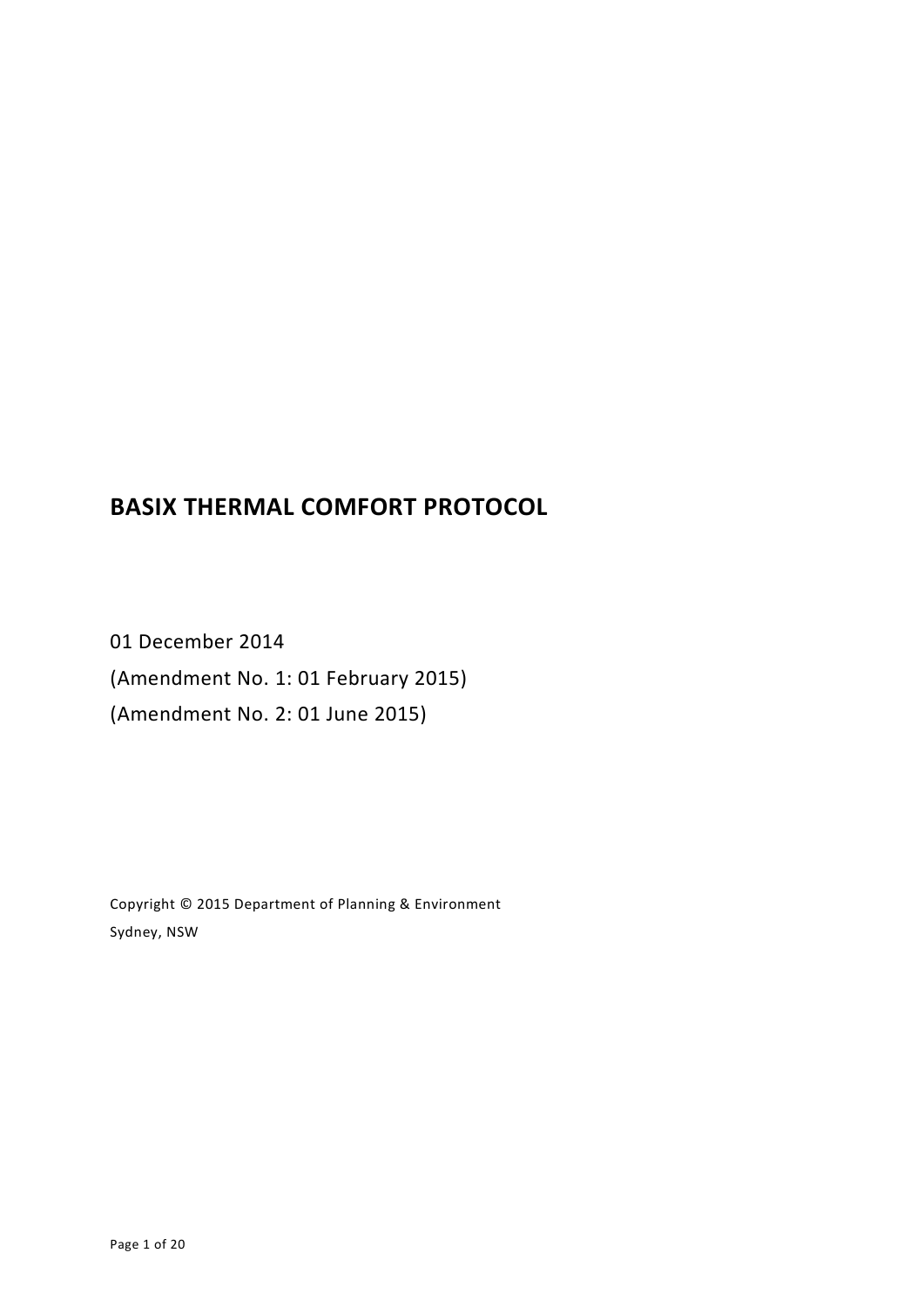# **CONTENTS**

| $\mathbf{1}$ | Introduction                                 |                                                              |    |  |  |  |  |
|--------------|----------------------------------------------|--------------------------------------------------------------|----|--|--|--|--|
|              | 1.1<br>What is BASIX?                        |                                                              |    |  |  |  |  |
|              | 1.2                                          | About the Thermal Comfort Index of the BASIX tool            | 4  |  |  |  |  |
|              | 1.3                                          | About this Protocol                                          |    |  |  |  |  |
|              | 1.4                                          | 5                                                            |    |  |  |  |  |
| 2            | Accreditation of organisations and Assessors |                                                              |    |  |  |  |  |
|              | 2.1                                          | Aim                                                          | 6  |  |  |  |  |
|              | 2.2                                          | Scope                                                        | 6  |  |  |  |  |
|              | 2.3                                          | Application to be an Accrediting Organisation                | 6  |  |  |  |  |
|              | 2.4                                          | Accreditation of assessors by Accrediting Organisations      | 6  |  |  |  |  |
|              | 2.5                                          | Quality assurance                                            | 7  |  |  |  |  |
|              | 2.6                                          | Quality assurance review                                     | 7  |  |  |  |  |
|              | 2.7                                          | Periodic reporting                                           | 7  |  |  |  |  |
|              | 2.8                                          | Accredited Assessor support                                  | 7  |  |  |  |  |
|              | 2.9                                          | <b>Other Rules and Guidelines</b>                            | 7  |  |  |  |  |
|              | 2.10                                         | Notification of operational changes                          | 7  |  |  |  |  |
| 3            | Software used to conduct Simulations         |                                                              |    |  |  |  |  |
|              | 3.1                                          | Aim                                                          | 8  |  |  |  |  |
|              | 3.2                                          | Applications to have software approved                       | 8  |  |  |  |  |
|              | 3.3                                          | Support for Approved Software                                | 8  |  |  |  |  |
|              | 3.4                                          | Updates to Approved Software                                 | 8  |  |  |  |  |
|              | 3.5                                          | Criteria for Approved Software                               | 8  |  |  |  |  |
|              | 3.6                                          | Current list of Approved Software                            | 9  |  |  |  |  |
|              | 3.7                                          | Revisions to Simulated Ratings                               | 9  |  |  |  |  |
| 4            |                                              | <b>Conducting Simulations</b>                                | 10 |  |  |  |  |
|              | 4.1                                          | Aim                                                          | 10 |  |  |  |  |
|              | 4.2                                          | Accredited Assessors eligible to conduct Simulations         | 10 |  |  |  |  |
|              | 4.3                                          | Simulation procedures                                        | 10 |  |  |  |  |
|              | 4.4                                          | Software use                                                 | 10 |  |  |  |  |
|              | 4.5                                          | Limitations on dwellings to be modelled by software          | 10 |  |  |  |  |
|              | 4.6                                          | Spaces to be included in conditioned and unconditioned zones | 10 |  |  |  |  |
|              | 4.7                                          | Modification of Approved Software outputs                    | 11 |  |  |  |  |
|              | 4.8                                          | Climate zone                                                 | 11 |  |  |  |  |
|              | 4.9                                          | Dwellings in a Multi Dwelling Development                    | 11 |  |  |  |  |
|              | 4.10                                         | Ground reflectance                                           | 11 |  |  |  |  |
|              | 4.11                                         | Construction                                                 | 11 |  |  |  |  |
|              | 4.12                                         | Colours                                                      | 12 |  |  |  |  |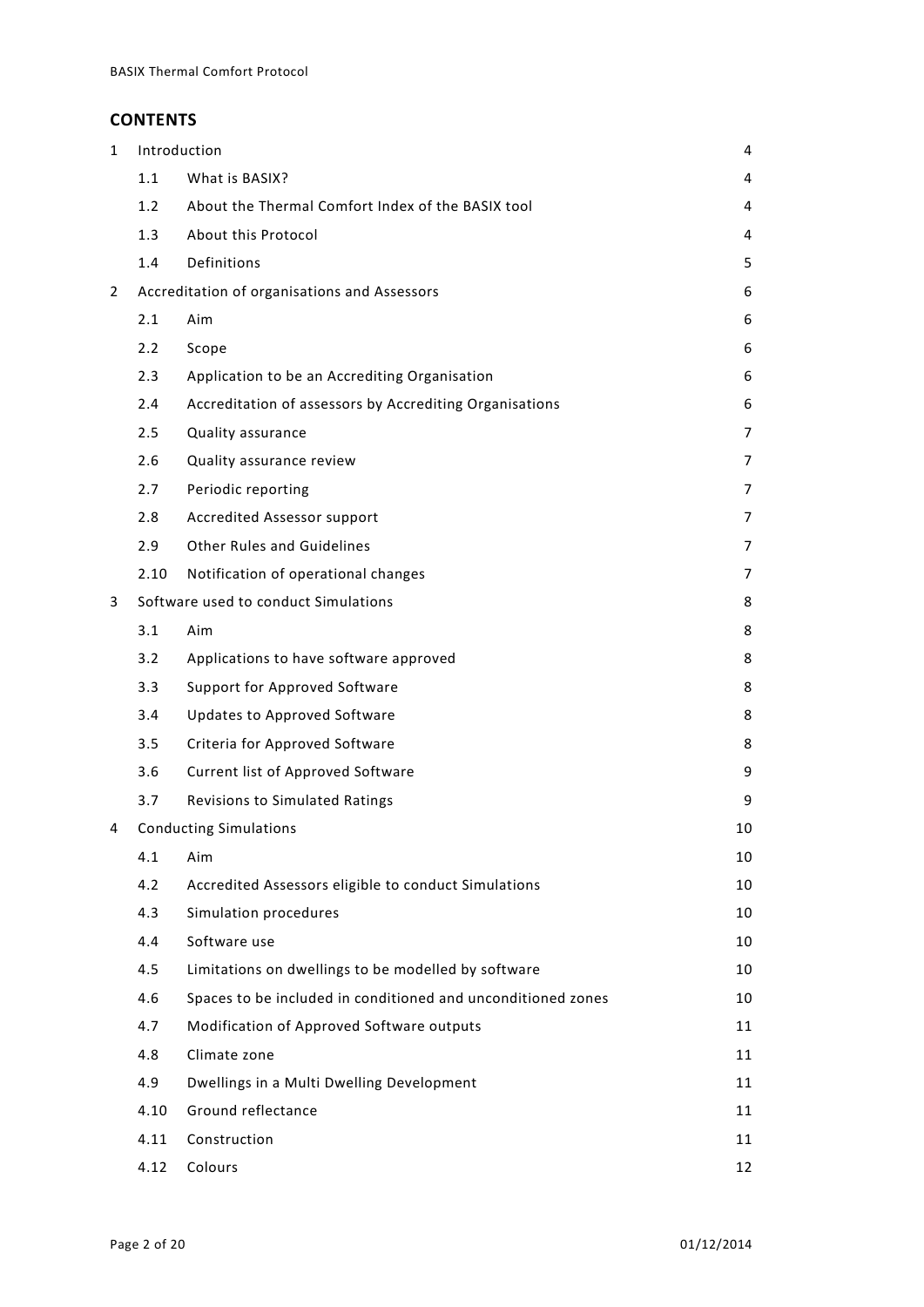|   | Insulation<br>4.13                                        |                                                           |    |  |  |  |
|---|-----------------------------------------------------------|-----------------------------------------------------------|----|--|--|--|
|   | 4.14                                                      | Glazing                                                   | 13 |  |  |  |
|   | 4.15                                                      | Zoning                                                    | 13 |  |  |  |
|   | 4.16                                                      | Adjacent buildings                                        | 14 |  |  |  |
|   | 4.17                                                      | Trees and vegetation                                      | 14 |  |  |  |
|   | 4.18                                                      | <b>Building sealing</b>                                   | 14 |  |  |  |
|   | 4.19                                                      | Heating and cooling appliances                            | 14 |  |  |  |
|   | 4.20                                                      | National Construction Code Energy Efficiency requirements | 15 |  |  |  |
| 5 |                                                           | Limitations of Approved Software                          | 15 |  |  |  |
|   | 5.1                                                       | General                                                   | 15 |  |  |  |
|   | 5.2                                                       | Circumstances outside software limitations                | 15 |  |  |  |
| 6 |                                                           | Documentation required for Assessments                    | 15 |  |  |  |
|   | Appendix: Maximum Loads as at date of this Protocol<br>18 |                                                           |    |  |  |  |
|   |                                                           |                                                           |    |  |  |  |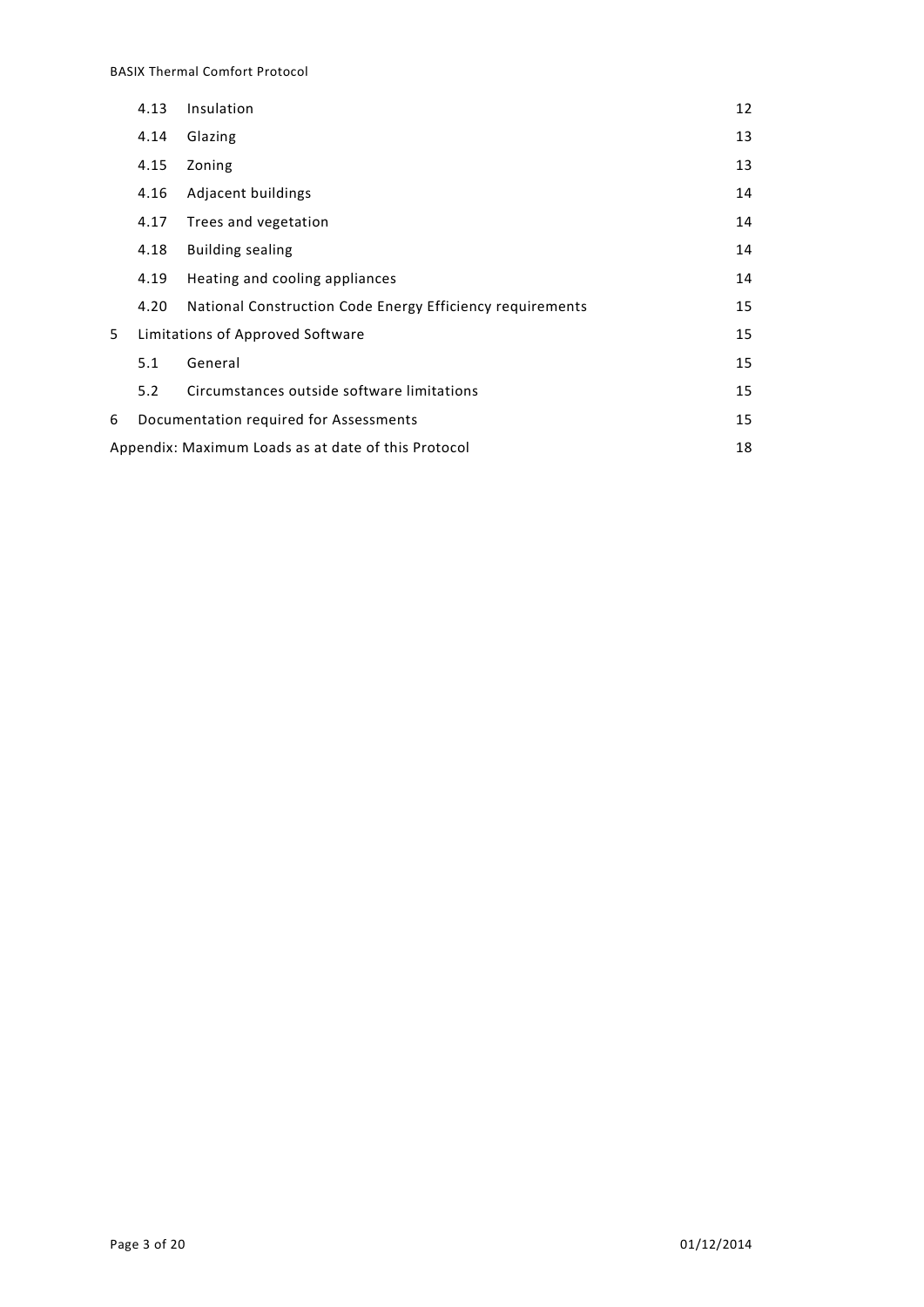# <span id="page-3-0"></span>**1 Introduction**

### <span id="page-3-1"></span>**1.1 What is BASIX?**

BASIX is the Building Sustainability Index. It is a web-based planning tool designed to assess the potential performance of new homes against a range of sustainability indices: Water, Thermal Comfort and Energy. BASIX aims to reduce the environmental impact of new residential development and to produce homes that are more comfortable and cheaper to run than most existing homes.

BASIX was introduced into the development approval process in NSW on 1 July 2004 under the *Environmental Planning and Assessment Act 1979*.

More information about BASIX, including the requirements for completing a BASIX assessment, is available on the BASIX website, [www.basix.nsw.gov.au.](http://www.basix.nsw.gov.au/)

# <span id="page-3-2"></span>**1.2 About the Thermal Comfort Index of the BASIX tool**

The Thermal Comfort Index of the BASIX tool assesses the heating and cooling loads placed on a new dwelling by its fabric. It does not assess the heating and cooling appliance or fuel type – these are assessed in the Energy Index. The Thermal Comfort Section of BASIX aims to:

- Ensure thermal comfort for a dwelling's occupants appropriate to the climate and season.
- Provide the potential to reduce greenhouse gas emissions from artificial cooling and heating through good building design and use of appropriate construction materials.
- Reduce the demand for new, or upgraded, energy infrastructure by managing peak demand for energy required for cooling and heating.

### <span id="page-3-3"></span>**1.3 About this Protocol**

To complete the Thermal Comfort Index of a BASIX assessment, applicants can choose between a Rapid method which sets simple non-flexible standards for the dwelling, a DIY method which has minimum insulation and a flexible glazing assessment, and the 'Simulation' method for a more detailed assessment.

The Rapid and DIY methods can be completed entirely within the BASIX tool, whereas the Simulation method involves the assessment of the thermal performance of a proposal by an Accredited Assessor.

This Protocol applies to the Simulation method for the Thermal Comfort Index of BASIX, and ensures that thermal performance assessments under the Simulation method are carried out consistently and accurately. This Protocol establishes requirements for:

- the accreditation of organisations that may accredit assessors to conduct Simulations, and the accreditation of assessors by such organisations;
- the software which can be used by Accredited Assessors to conduct Simulations; and
- the manner in which Simulations are to be conducted by Accredited Assessors.

This Protocol is mainly intended for organisations seeking accreditation from DP&E to accredit assessors to conduct thermal performance Simulations for BASIX, and for assessors already accredited by Accrediting Organisations. Consent authorities (or certifying authorities) can refer to Tables 1a and 1b of this Protocol on the Approved Software for the Simulation method.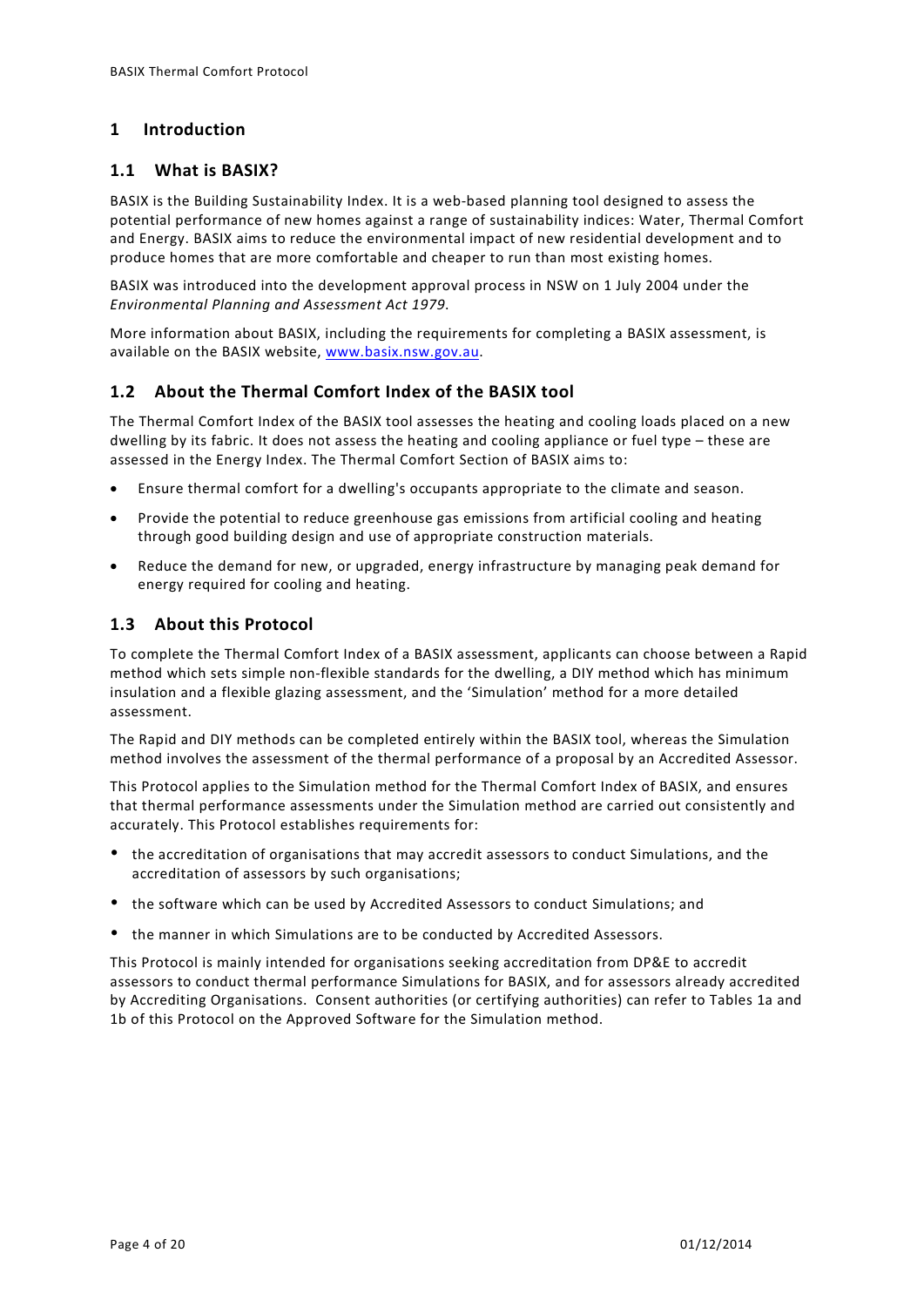# <span id="page-4-0"></span>**1.4 Definitions**

Terms used in this document have the meaning given to them below.

*Accredited Assessor* means a person accredited by an Accrediting Organisation to conduct Simulations for the Thermal Comfort Index of BASIX.

*Accrediting Organisation* means an organisation approved by DP&E to accredit assessors for the purposes of conducting Simulations.

*Approved Software* means software that has been approved by DP&E for conducting Simulations.

*Assessor Certificate* means the Nationwide House Energy Rating Scheme Certificate issued from the online generation system by the software provider, with the first page showing the NatHERS logo with the total heating and cooling loads, the unique QR-code and the Assessor Stamp.

*Assessor Certificate Number* means the unique Certificate Number shown on the Assessor Certificate.

*Assessor Stamp* means the unique stamp, issued by the Accrediting Organisation, that is used by the Accredited Assessor to verify their membership currency on the Assessor Certificate.

*Attached dwelling house* means a dwelling which is attached to, or less than 0.5m from, any other dwelling or building (excluding a garage or carpark), but which does not have another dwelling or building (excluding a garage or carpark) above or below it, such as a semi-detached house, terrace house, row house or townhouse.

*BASIX* means Building Sustainability Index

*Conditioned floor area,* in relation to a dwelling, means the total floor area of the dwelling, excluding:

- a) floor area that is not fully enclosed;
- b) bathrooms (but not ensuites) and laundries, with a ventilation opening; and
- c) voids, store rooms, garages and carparks.

*DP&E* means Department of Planning & Environment.

*Multi Dwelling Development* means a development with more than one new dwelling on a single lot.

*NatHERS* means the Nationwide House Energy Rating Scheme, a framework that allows approved software tools to rate the heating and cooling loads of Australian homes by their building fabric.

*NCC* means the current version of the National Construction Code.

*QR Code* means the unique scannable code which links to the Assessor Certificate and drawings.

*Separate dwelling house* means a dwelling which is separated from all other dwellings and other buildings (excluding a garage or carpark) by at least 0.5m.

*Simulation* means the modelling of a new dwelling using Approved Software for the purposes of demonstrating compliance with the BASIX Thermal Comfort Index.

*Software Provider* means a provider and/or distributor of thermal modelling software.

*Unconditioned floor area,* in relation to a dwelling, means the total floor area of all bathrooms (not including ensuites) and laundries, with a ventilation opening.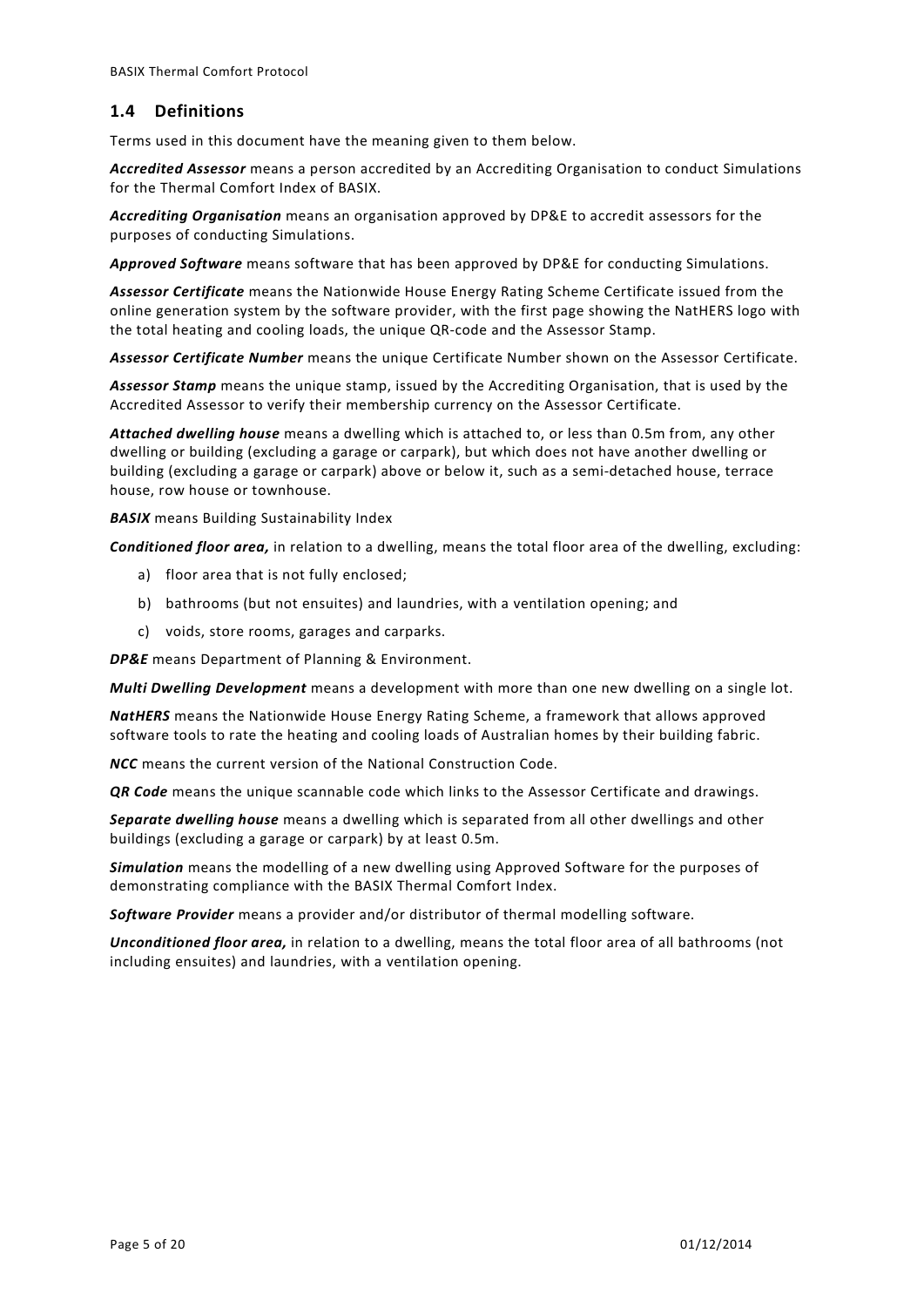# <span id="page-5-0"></span>**2 Accreditation of organisations and Assessors**

# <span id="page-5-1"></span>**2.1 Aim**

The aim of this section of the Protocol is to establish requirements for the accreditation of organisations that may accredit assessors to conduct Simulations, and the accreditation of assessors by such organisations.

# <span id="page-5-2"></span>**2.2 Scope**

This section only applies to activities of Accrediting Organisations and Accredited Assessors that relate to conducting Simulations for the purposes of compliance with the Thermal Comfort Index of BASIX.

# <span id="page-5-3"></span>**2.3 Application to be an Accrediting Organisation**

Organisations must apply to DP&E for accreditation to accredit assessors to conduct thermal performance Simulations for BASIX. Applications are limited to organisations that have been accredited by NatHERS as Assessor Accrediting Organisations (AAOs) in accordance with the NatHERS Protocol for Assessor Accrediting Organizations. DP&E will not directly accredit individual assessors, or an organisation that has not been accredited by NatHERS as an AAO.

Applications to DP&E by an organisation seeking accreditation must include the following information (additional information may be requested):

- proof of the organisation's current accreditation by NatHERS as an AAO;
- a copy of the organisation's application to NatHERS for accreditation as an AAO together with the supporting information submitted with that application;
- a publicly accessible website from the organisation listing the names and contact details of all of its assessors to conduct Simulations. The list of assessors must be up to date at the time of application and must be updated regularly. Assessors with partial or limited accreditation must be identified to DP&E;
- explanatory material to be provided to Accredited Assessors such as guidelines and procedures for conducting Simulations;
- the criteria by which accreditation of assessors may be withdrawn;
- details of the proposed format of Accredited Assessor numbers (a maximum of 12 letters or numbers) to be entered into the BASIX on-line tool;

DP&E will assess applications for the accreditation of an Accrediting Organisation and determine whether an organisation will be accredited. DP&E may rely on expert advice when assessing applications. Following determination, DP&E will notify the applying organisation in writing of the outcome of the application.

As at the date of this Protocol, the Association of Building Sustainability Assessors (ABSA) and the Building Designers Association of Victoria (BDAV) are recognised as Accrediting Organisations.

# <span id="page-5-4"></span>**2.4 Accreditation of assessors by Accrediting Organisations**

An Accrediting Organisation may accredit qualified individuals as Accredited Assessors for the purposes of conducting Simulations to determine the heating and cooling loads of buildings for use in BASIX assessments.

Individuals to be accredited as Accredited Assessors must already hold the qualifications as required by NatHERS.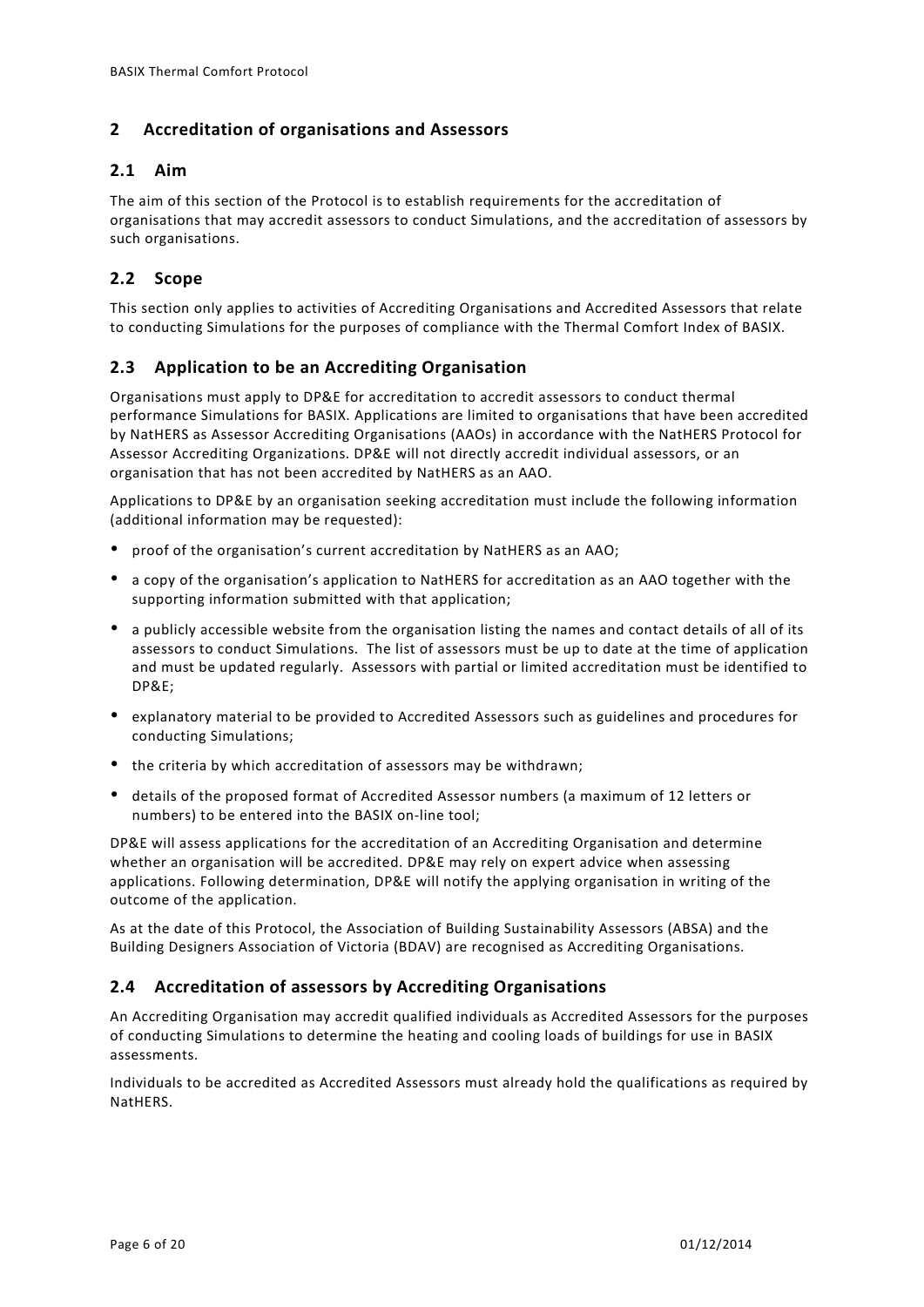# <span id="page-6-0"></span>**2.5 Quality assurance**

As required by the NatHERS Protocol for Assessor Accrediting Organisations, an Accrediting Organisation must have a quality assurance system in place (such as a code of practice and/or standardised procedures) to ensure Simulations are conducted in a uniform manner.

# <span id="page-6-1"></span>**2.6 Quality assurance review**

An Accrediting Organisation must conduct reviews in accordance with the quality assurance system and the requirements from the NatHERS Protocol for Assessor Accrediting Organisations. A review report that includes (but is not limited to) the monitoring of conformity of assessor outputs in NSW to the assessor accreditation criteria must be provided to DP&E at suitable intervals. Accrediting Organisations must take steps to resolve serious and recurring issues that arise as a result of the review.

# <span id="page-6-2"></span>**2.7 Periodic reporting**

In addition to the auditing report required in Section 2.6 of this Protocol, an Accrediting Organisation must provide to DP&E a copy of the annual report to NatHERS when available. DP&E may request information specific to NSW or other states as need arises.

# <span id="page-6-3"></span>**2.8 Accredited Assessor support**

Software support is not provided by an Accrediting Organisation, but an Accrediting Organisation must provide Accredited Assessors with sufficient technical support in relation to their role of conducting Simulations and obligations under this Protocol. Accrediting Organisations must provide assistance to Accredited Assessors in their role of advising clients on compliance with the BASIX Thermal Comfort requirements.

# <span id="page-6-4"></span>**2.9 Other Rules and Guidelines**

An Accrediting Organisation may have other rules and guidelines relating to the conduct and activities of its Accredited Assessors. The Accrediting Organisation is responsible for ensuring these rules and guidelines are consistent with this Protocol.

# <span id="page-6-5"></span>**2.10 Notification of operational changes**

An Accrediting Organisation must inform DP&E of changes to its operations that may affect its status as an Accrediting Organisation.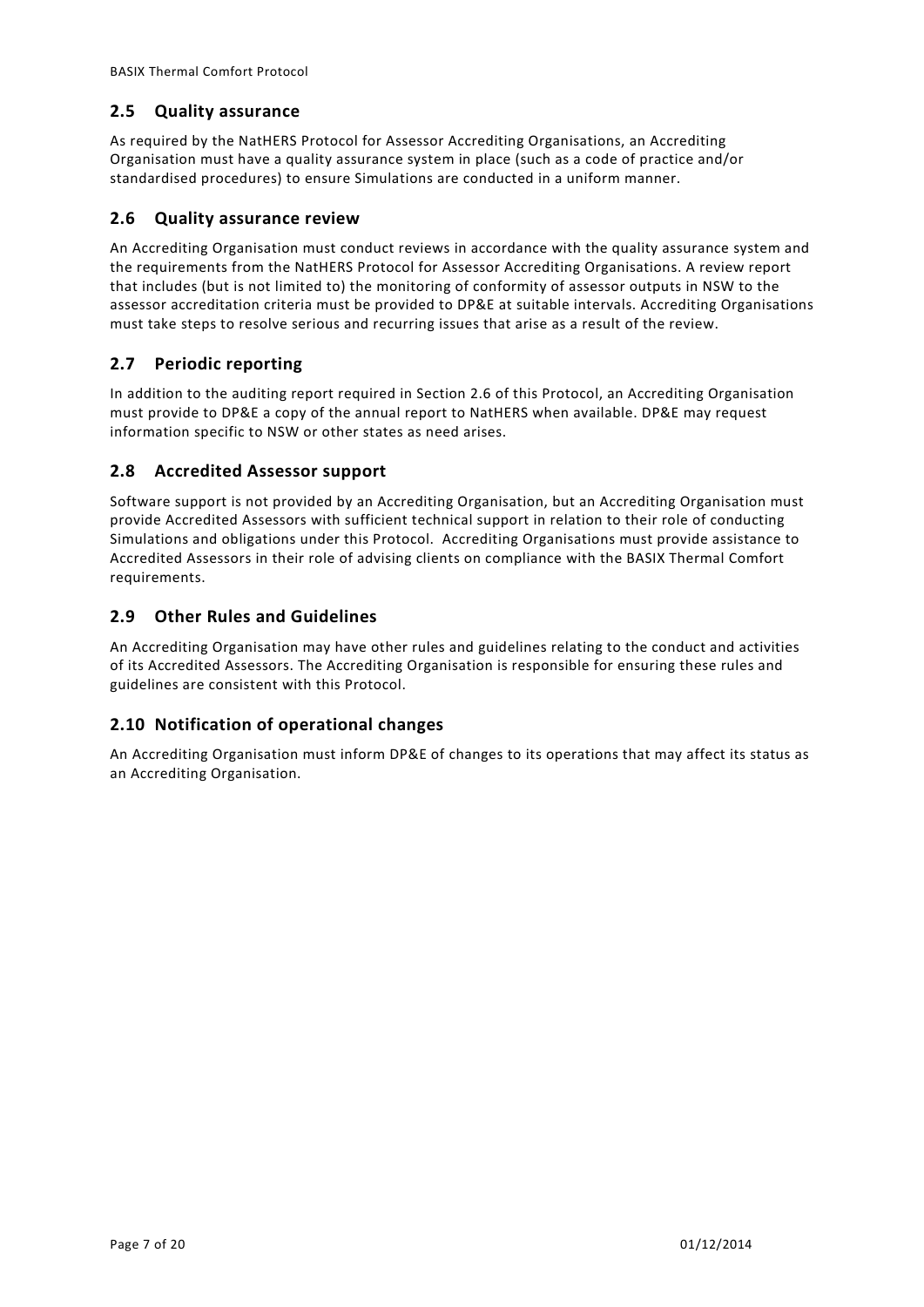# <span id="page-7-0"></span>**3 Software used to conduct Simulations**

# <span id="page-7-1"></span>**3.1 Aim**

The aim of this section of the Protocol is to establish a common and appropriate benchmark for all software used to conduct Simulations to demonstrate compliance with the Thermal Comfort Index of BASIX.

# <span id="page-7-2"></span>**3.2 Applications to have software approved**

Software providers must apply to DP&E for software to be approved for the purpose of conducting thermal performance Simulations for the Thermal Comfort Index of BASIX. Applications are limited to software accredited by NatHERS in accordance with the requirements in the NatHERS Software Accreditation Protocol. Applications to DP&E must include the accreditation outcome by NatHERS on the software, and information demonstrating that the software meets the criteria of the NatHERS Software Accreditation Protocol.

DP&E will assess applications and determine whether approval will be given. DP&E may rely on expert advice when assessing applications. Following determination, DP&E will notify the Software Provider in writing of the outcome of the application.

# <span id="page-7-3"></span>**3.3 Support for Approved Software**

Software Providers must provide sufficient support for Accredited Assessors to enable them to conduct Simulations using Approved Software. Details of support measures, including response times and communication methods (e.g. via email), must be provided to DP&E.

# <span id="page-7-4"></span>**3.4 Updates to Approved Software**

Software Providers must abide by the procedures outlined in the NatHERS Software Accreditation Protocol when updating software.

Software Providers must submit proposed updates to DP&E and Accrediting Organisations prior to the software updates being released. Depending on the changes involved in the updates, approval by DP&E and a suitable transition period to the updated version may be required.

# <span id="page-7-5"></span>**3.5 Criteria for Approved Software**

Software must meet the criteria outlined in the NatHERS Software Accreditation Protocol before it can be used for conducting Simulations.

Limitations of the software must be clearly documented and made available to Accrediting Organisations, Accredited Assessors and DP&E.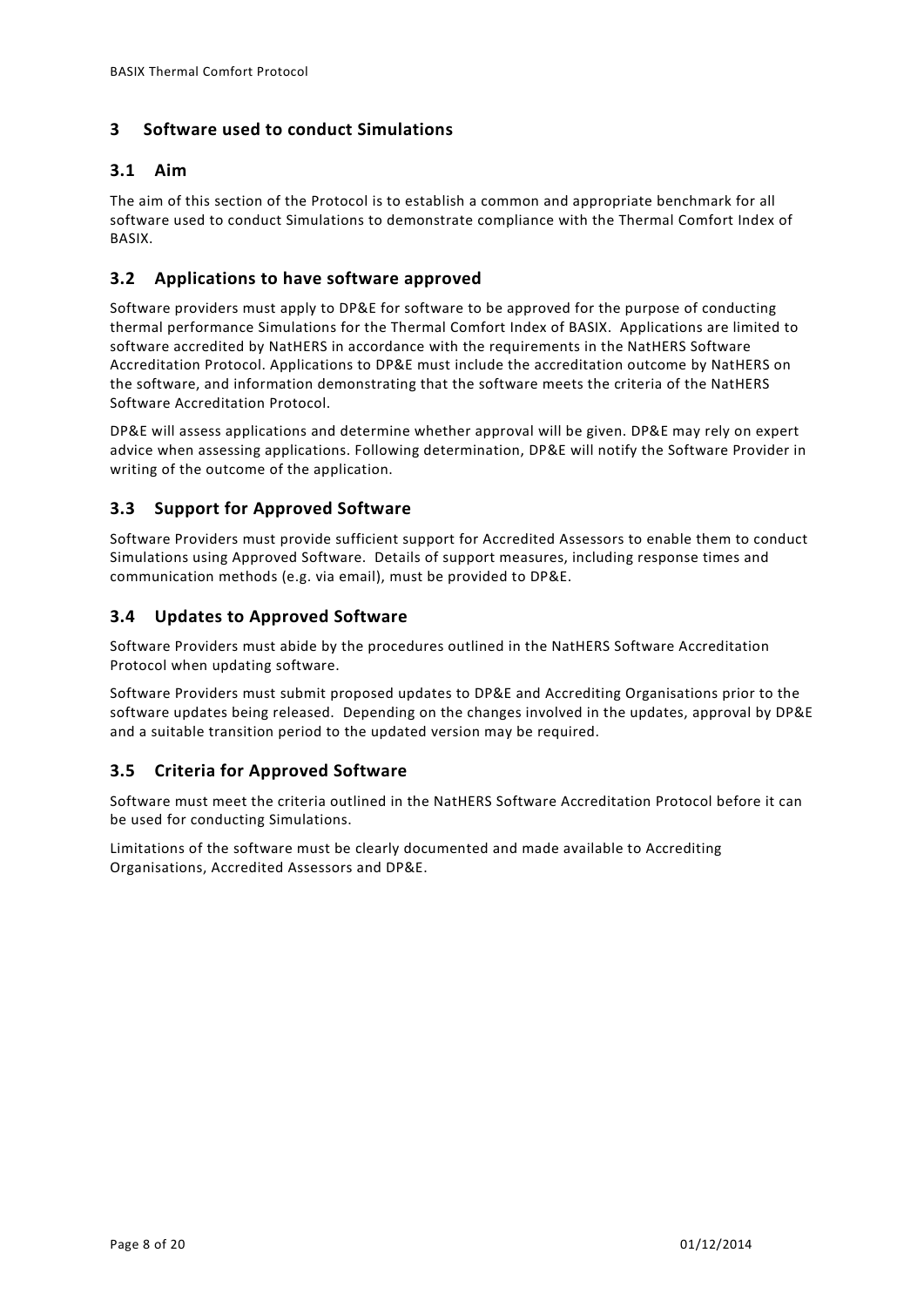#### <span id="page-8-0"></span>**3.6 Current list of Approved Software**

Approved Software and dates of approval are listed in Table 1a. Expiry dates of previously approved software are listed in Table 1b.

Note: Approved Software applies only to the version numbers shown.

**Table 1a: Approved Software and dates of approval**

**Table 1b: Expiry dates of previously approved software**

| <b>Approved Software</b>                | Limitations         | Date of approval |                                  |
|-----------------------------------------|---------------------|------------------|----------------------------------|
| AccuRate Sustainability v2.3.3.13       | Rating modules only | 1 December 2014  |                                  |
| BERS Pro - new version to be<br>advised |                     | (to be advised)  | Amendment No. 1:<br>01 Feb 2015  |
| FirstRate 5 version 5.2.x (3.13)        |                     | 1 February 2015  | Amendment No. 2:<br>01 June 2015 |

| <b>Approved Software</b>             | <b>Expiry date</b> |                                  |
|--------------------------------------|--------------------|----------------------------------|
| AccuRate Sustainability v2.0.2.13    | 31 December 2014   |                                  |
| AccuRate Australian Edition v1.1.4.1 | 31 December 2014   |                                  |
| BERS Pro version 4.2 release 110811  | 01 August 2015     | Amendment No. 2:<br>01 June 2015 |
| FirstRate 5 version 5.1.x            | 01 August 2015     | Amendment No. 2:<br>01 June 2015 |

When using the software versions before their expiry dates listed in Table 1b, BASIX thermal comfort protocol dated 01 May 2013, the NatHERS Technical Notes 1 (version 1.1) and 2 (version 1.0) and their respective addenda apply.

### <span id="page-8-1"></span>**3.7 Revisions to Simulated Ratings**

In the event that a simulated rating needs to be revised, the software version of the original rating may be used after Expiry date in Clause 3.6 where the following conditions are met:

- 1. The original rating was performed before the software version expiry date; and
- 2. The original rating was lodged with an Accrediting Organisation before the software version expiry date; and
- 3. The revisions will be *substantially the same development* as the original rating. Examples where the revision is considered not substantially the same development may include changes to the number of dwellings in a multi dwelling development, changes to building footprint, changes to number of storeys and major internal reconfiguration. As a guide, if the revised rating is for the purpose of s96 modifications of development consent or modification of complying development certificate then it will generally meet this condition.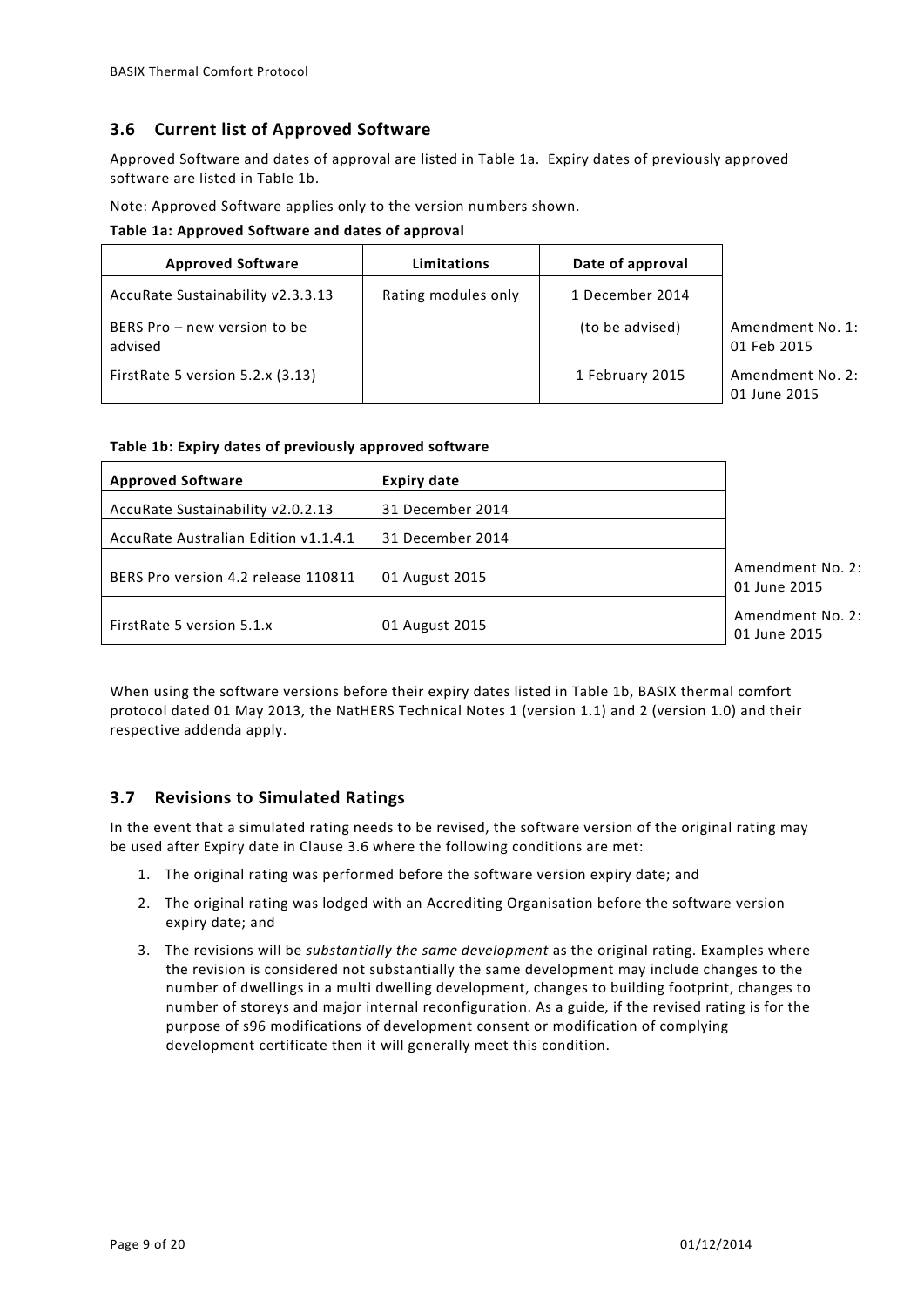# <span id="page-9-0"></span>**4 Conducting Simulations**

### <span id="page-9-1"></span>**4.1 Aim**

The aim of this section of the Protocol is to establish procedures to be followed by Accredited Assessors when conducting Simulations of dwellings using Approved Software to demonstrate compliance with the Thermal Comfort Index of BASIX.

# <span id="page-9-2"></span>**4.2 Accredited Assessors eligible to conduct Simulations**

Accredited Assessors are only eligible to conduct Simulations if they are accredited to do so by an Accrediting Organisation under this Protocol.

Accredited Assessors must only conduct Simulations for those dwelling types or circumstances allowed by their accreditation.

# <span id="page-9-3"></span>**4.3 Simulation procedures**

When conducting Simulations, Accredited Assessors may only use Approved Software under this Protocol.

<span id="page-9-4"></span>Accredited Assessors must abide by the following procedures when conducting Simulations.

# **4.4 Software use**

Software must be operated in accordance with:

- a. Assessment Procedures set out in this Protocol (**which prevail over other procedures, including items b to e below**);
- b. current Technical Notes issued by NatHERS;
- c. the user manual or help files provided with the software;
- d. any training material received while completing the required qualification; and
- e. other procedures issued by an Accrediting Organisation.

### <span id="page-9-5"></span>**4.5 Limitations on dwellings to be modelled by software**

Software must be used to rate new dwellings for the purposes of demonstrating compliance with the BASIX Thermal Comfort Index. Without written approval from DP&E, the software must not be used to demonstrate BASIX compliance for only a part of a dwelling, or alterations or additions of existing dwellings.

### <span id="page-9-6"></span>**4.6 Spaces to be included in conditioned and unconditioned zones**

The definitions for conditioned and unconditioned zones in Approved Software and NatHERS Technical Notes may differ from the BASIX definitions for conditioned and unconditioned floor areas. When conducting Simulations:

- All spaces that fall under the **BASIX definition** of conditioned floor area must be included in a conditioned zone. Ensuites must be included in a conditioned zone whether or not they have a ventilation opening.
- All spaces that fall under the **BASIX definition** of unconditioned floor area must be included in an unconditioned zone.

Outdoor living spaces such as balconies, or rooms with mesh or open screens should not be included in either a conditioned or unconditioned zone.

BASIX definitions of conditioned and unconditioned floor areas have the following effects:

 Separate bathrooms and toilets and laundries with a ventilation opening (e.g. operable window) must be included in an unconditioned zone.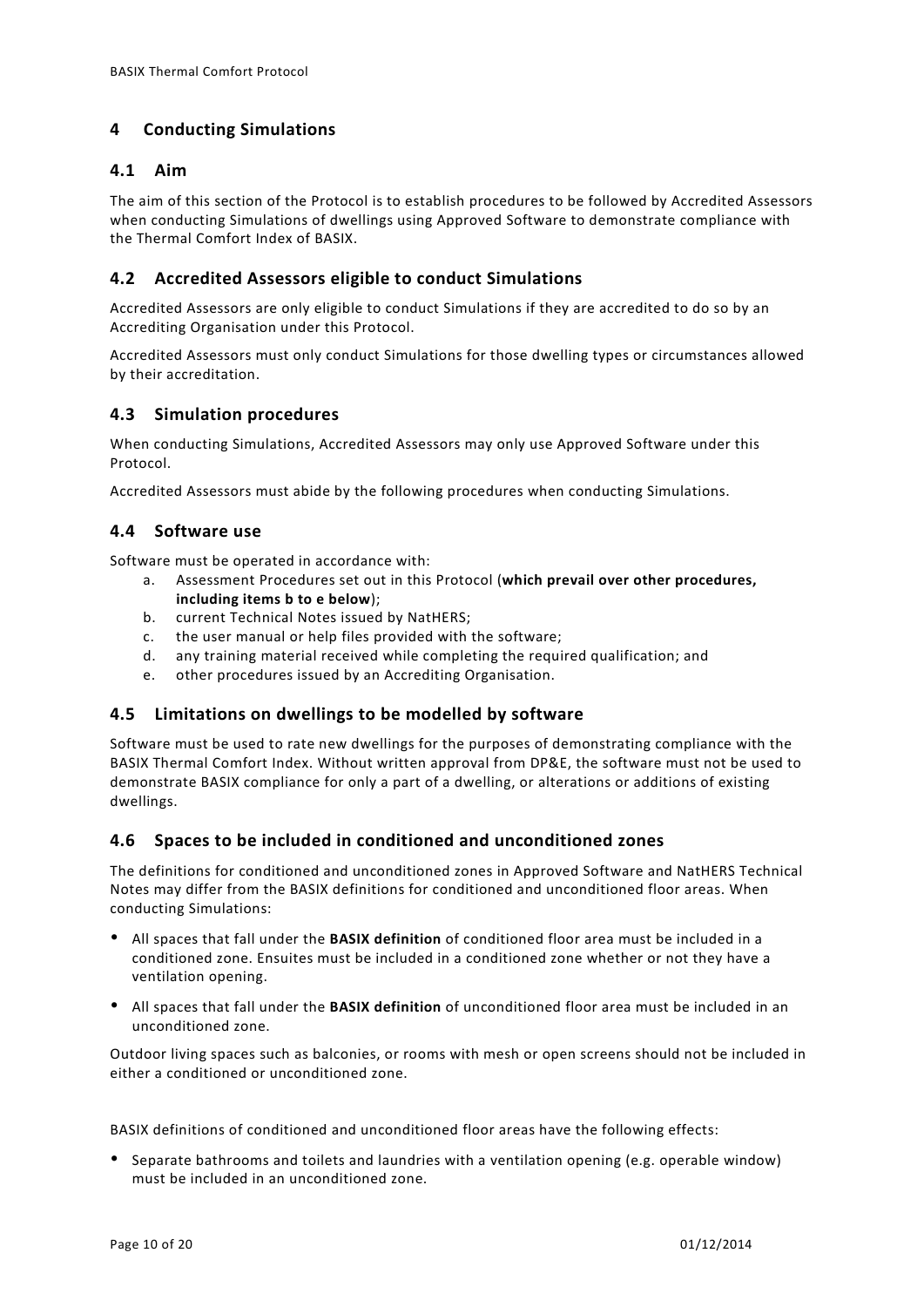Separate bathrooms and toilets and laundries **without** a ventilation opening (e.g. operable window) must be included in a conditioned zone as they will be required to have mechanical ventilation which will generally draw conditioned air in from an adjacent conditioned zone.

### <span id="page-10-0"></span>**4.7 Modification of Approved Software outputs**

Only where directed to do so through the process described in section 5.2 of the Thermal Comfort Protocol are modifications to the loads calculated by the Approved Software permitted.

### <span id="page-10-1"></span>**4.8 Climate zone**

Accredited Assessors must use the correct postcode for the site. If the Approved Software lists more than two climate zones for a postcode, the Assessor must use the first climate zone. Alternative climate zones for a postcode can only be used with the permission of the DP&E. If Accredited Assessors are convinced that the alternative or other climates zones are more appropriate to the site, contact the BASIX help desk for further advice.

# <span id="page-10-2"></span>**4.9 Dwellings in a Multi Dwelling Development**

Individual dwellings in a multi dwelling development must have their own individual rating even if it is of similar design, as required by the NatHERS Technical Notes.

# <span id="page-10-3"></span>**4.10 Ground reflectance**

<span id="page-10-4"></span>The default value of 0.2 must be used regardless of the surfaces surrounding of the building.

# **4.11 Construction**

#### **4.11.1 General**

Construction of the assessed building must be modelled as indicated on the drawings and specifications intended for lodgement with the consent authority (or certifying authority). Unusual construction systems must be clearly described with details.

Where information is not provided on the drawings and specifications, the Accredited Assessor should make a written request to the client for the information. That request should state that where information is not detailed the default values specified in this Protocol will be applied. If no default values are available from this Protocol, the worst case values specific to the location of the assessed building will be applied. Multiple simulations may be required to identify the worst case defaults.

#### **4.11.2 Construction materials and systems**

Accredited Assessors must only model construction systems (i.e. combinations of construction materials) that are embedded into Approved Software or have been issued by the software provider (or its support agency). When developing construction systems, software providers (or their support agencies) must give consideration to installation practices.

#### **4.11.3 Sub-floor ventilation**

Sub-floor spaces must be modelled as shown on the drawings. Enclosed sub-floor spaces include those with enclosing walls with not more than the minimum ventilation openings required by the National Construction Code (NCC).

#### **4.11.4 Floor coverings**

Floor coverings must be modelled as shown on the drawings and specifications. Where a floor covering is nominated on the drawings and specifications, the floor covering must be nominated. If no floor covering or finish is specified on the drawings and specifications, it must be modelled in accordance to the NatHERS Technical Notes.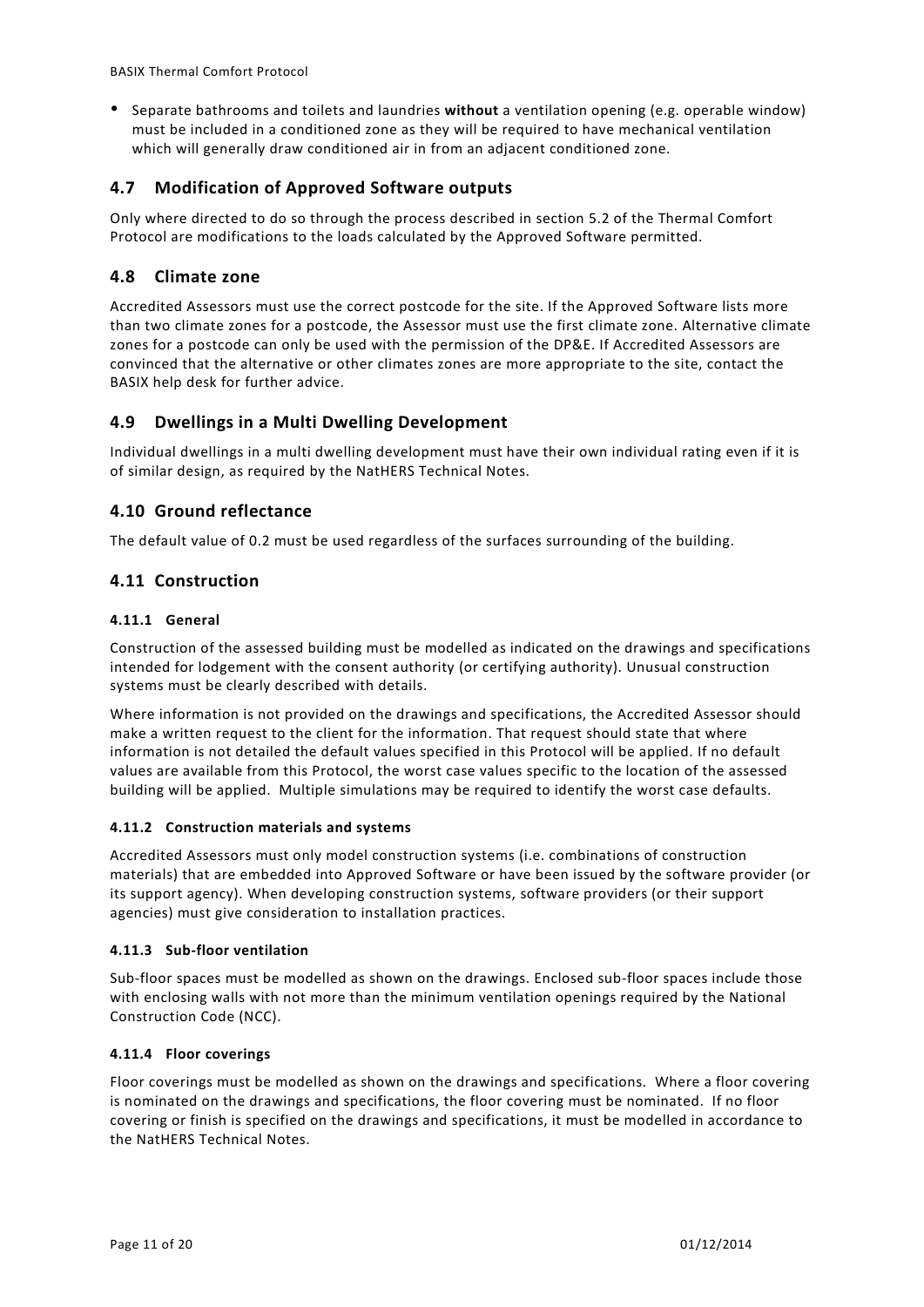#### **4.11.5 Waffle pods**

Waffle pods must be modelled in accordance to the NatHERS Technical Notes.

#### **4.11.6 Curtains, pelmets and other internal window/glazed door treatments**

Regardless of the internal window or glazed door treatments nominated on the drawings and specifications, all windows must be modelled as having low performance Holland blinds. Internal window coverings must not be modelled.

Insect screens must be modelled on all windows and glazed sliding doors regardless of whether shown on the plans of specifications.

#### **4.11.7 External shading**

External shading devices must not be modelled unless they are shown on the plan and are of exterior grade construction materials.

### <span id="page-11-0"></span>**4.12 Colours**

#### **4.12.1 Roof colours**

The external roof colour or shade (e.g. light) must be modelled as nominated on the drawings and specifications. If a specific colour is to be modelled, its solar absorptance must be nominated; otherwise the solar absorptance in Table 2 must be modelled. If the external roof colour is not specified, the worst case default as required by the NatHERS Technical Notes must be modelled.

The internal roof colour must be set to 'not specified' regardless of the colour nominated.

| Roof colour/shade | Solar absorptance |  |  |  |
|-------------------|-------------------|--|--|--|
| Light             | < 0.475           |  |  |  |
| Medium            | 0.475 to 0.70     |  |  |  |
| Dark              | > 0.70            |  |  |  |

**Table 2: Roof colour/shade and corresponding solar absorptance**

#### **4.12.2 Wall colours**

The external wall colour or shade must be modelled as nominated on the drawings and specifications or set to 'medium' if not specified.

The internal wall colour must be set to 'not specified' regardless of the colour nominated.

#### **4.12.3 External window and door frames**

The colour of external window and door frames must be set to 'not specified' (if available) regardless of the colour nominated.

### <span id="page-11-1"></span>**4.13 Insulation**

The type and R-value of insulation must be clearly nominated in accordance with the following options:

- a. Specifically nominate bulk insulation as being used and state the material R-value (of the insulation only) on the Assessor Certificate and on the drawings and specifications;
- b. Specifically nominate foil insulation:
	- I. in walls and state either the total system R-value of the wall including the product, or a clear description that identifies product or type including emissivities of foil surfaces and air gaps;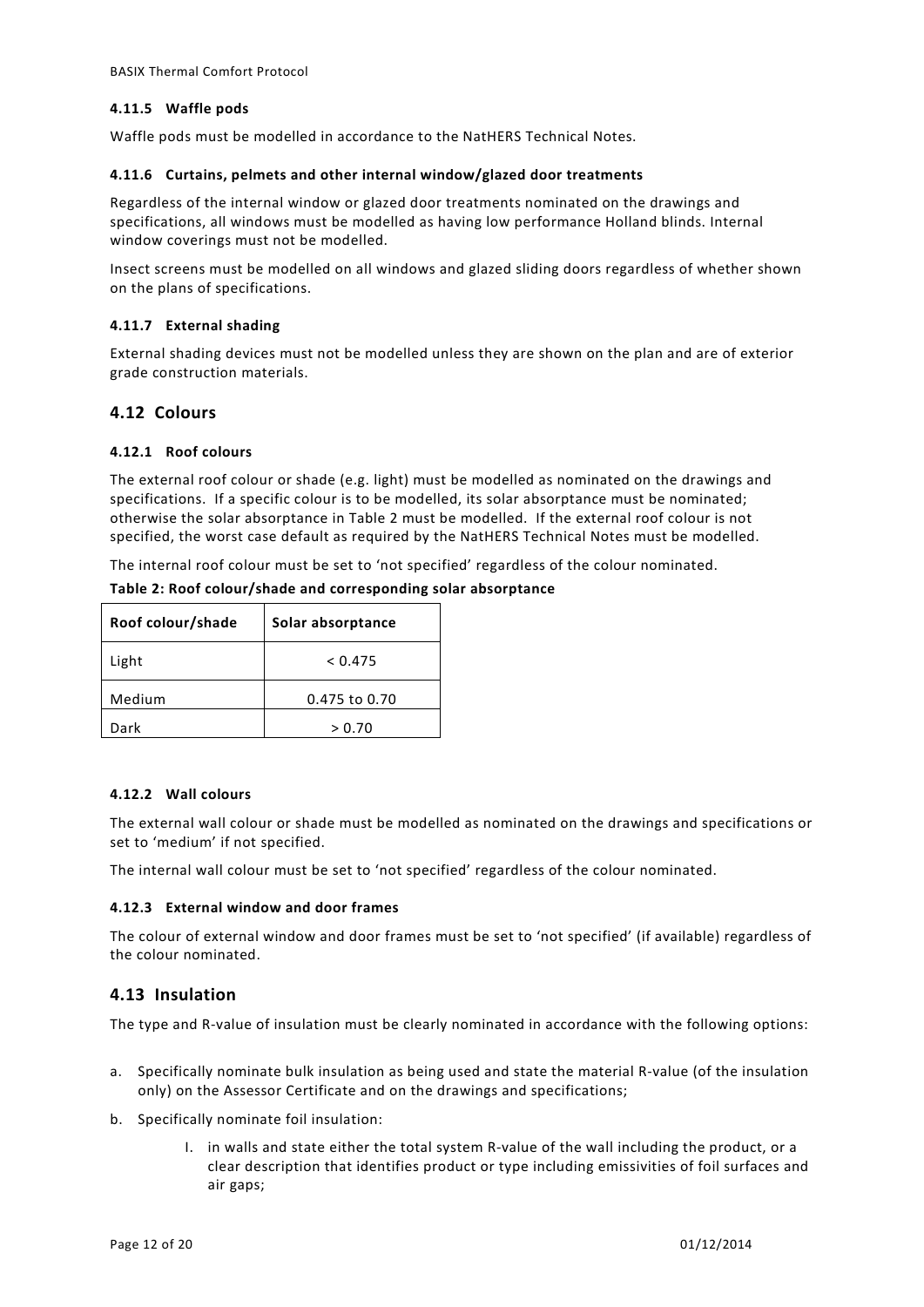- II. in ceilings and state the total system R-value in both directions of heat flow, or a clear description that identifies product or type including emissivities of foil surfaces and air gaps;
- III. In roofs and state the total system R-value in both directions of heat flow, or a clear description that identifies the product or type including emissivities of foil surfaces and air gaps.

Where the information regarding foil insulation is not available the Assessor should make a written request to the client for the information.

Note that insulation installation must comply with the relevant requirements from the NCC. Accredited Assessors must ensure that the insulation type and thickness specified is appropriate for installation with the specified wall type. In some climate zones, insulation should be installed with due consideration of condensation and associated interaction with adjoining building materials.

#### **4.13.1 Loss of ceiling insulation from ceiling penetrations**

The loss of ceiling insulation must be considered if anything is installed which requires penetration through the ceiling including recessed luminaires, vents or exhaust fans. Refer to the NatHERS Technical Notes for details.

If the lighting plan is not available after written requests to the client have been made, Accredited Assessors may rate the dwelling with no ceiling penetrations from luminaires. Alternatively, Accredited Assessors may model the penetrations based on the following defaults:

- Halogen downlights with the default dimensions and clearance from the software, in each zone where the downlights are likely to be installed based on the professional judgement of Accredited Assessors, and
- At a rate of 4 ventilated recessed downlights per 10 square metres of ceiling area in each zone being considered by Accredited Assessors. For zones between 5 and 10 square metres allow 2 recessed downlights and 1 recessed downlight for zones less than 5 square metres. For example a combined living/kitchen area of 15 square metres would have 6 ventilated recessed downlights, and a living/dining of 30 square metres would have 12.

The certificate must be revised when the lighting plan becomes available and if the number of ceiling penetrations from recessed luminaires being modelled (none or the defaults listed above) is lower than the number in the lighting plan. Using the defaults above may reduce the impacts of simulated heating and cooling loads after revisions.

### <span id="page-12-0"></span>**4.14 Glazing**

#### **4.14.1 General**

Windows, glazed doors, skylights and glazed roofs must be modelled according to the drawings and specifications.

#### **4.14.2 Openable proportion of windows**

The openable proportion of windows, doors and other openings and the openable percentages of window units must be calculated and entered into the Approved Software in accordance to the NatHERS Technical Notes.

### <span id="page-12-1"></span>**4.15 Zoning**

#### **4.15.1 General**

All parts of the building capable of being fully enclosed, including storage spaces, must be included in a zone. This includes spaces with openings required for the safe operation of a gas appliance.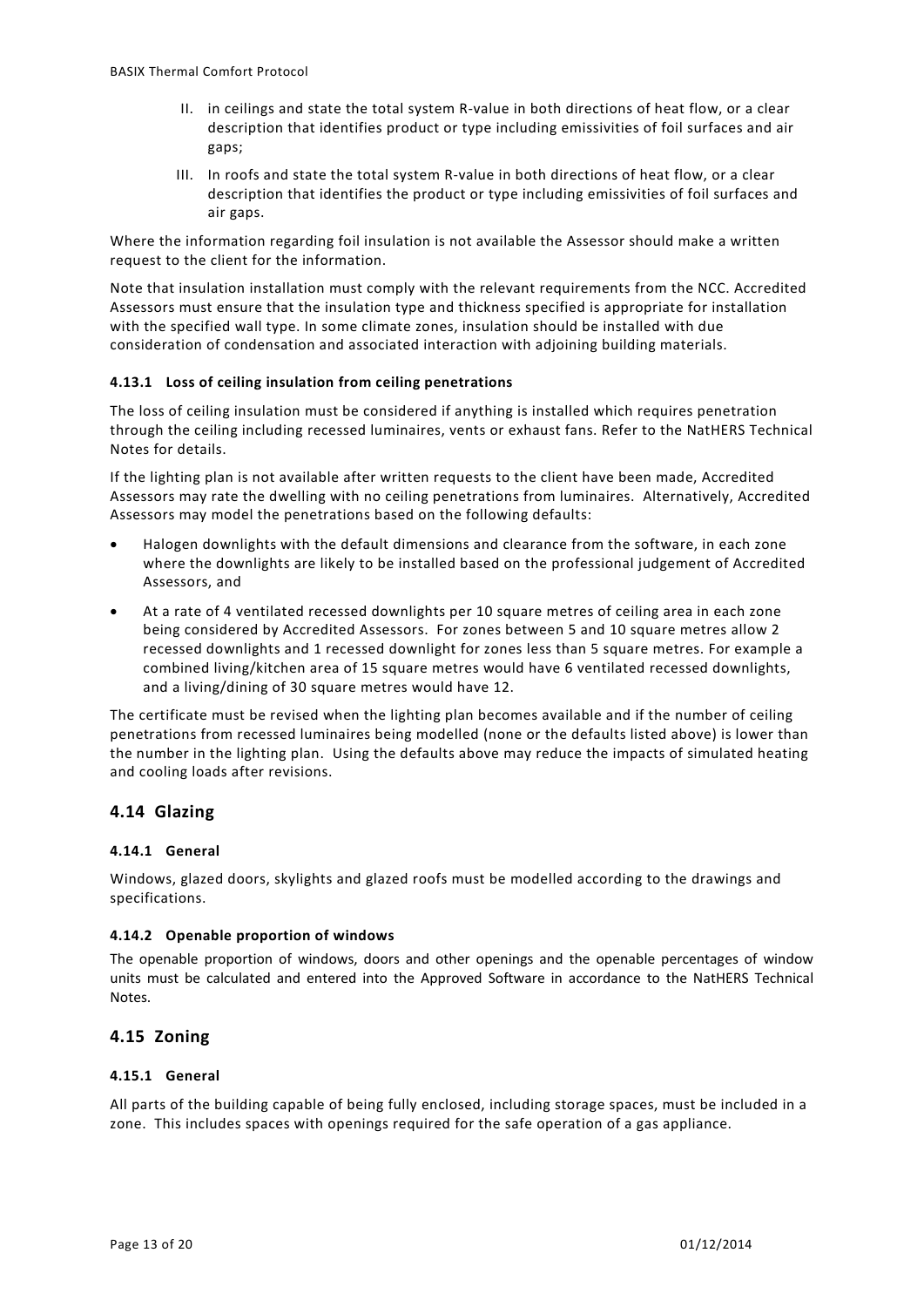All spaces are to be included in separate zones, except for spaces which do not have an operable window/door or skylight (e.g. bathroom, storeroom). These spaces must be included in the zone from which they are accessed.

Spaces with different usage patterns must be modelled as separate zones even if there is no physical separation e.g. bedsits or open plan studio apartments.

Zoning of small air spaces and spaces with no physical separation must follow the rules set out in the NatHERS Technical Notes.

Garages should be zoned as per NatHERS Technical Notes.

#### **4.15.2 Spaces, zoning and heating/cooling**

Software zone types are set out in the NatHERS Technical Notes. Please note that the term "Conditioned" or "Un-conditioned" in the NatHERS Technical Notes may differ from the BASIX definitions for conditioned and unconditioned floor areas (Section 4.6).

# <span id="page-13-0"></span>**4.16 Adjacent buildings**

Where adjacent structures are existing or have development approval as indicated on the drawings, they must be modelled.

For the purposes of this clause, an adjoining space is considered to be conditioned if the zone type is heated or cooled, or, where no appropriate zone type exists, a "conditioned space" in accordance with definition in the NCC.

Where walls, floors or ceilings are shared with adjoining spaces that are conditioned, they shall be described as internal walls adjacent to "neighbours", floors above "neighbours" or ceilings below "neighbours".

Where walls, floors or ceilings are shared with adjoining spaces that are enclosed but not conditioned, they shall be described as external walls, floors above outdoor air or roofs, but with zero solar absorptance and modelled with an additional R0.5 insulation. However, where the adjoining space is a corridor with a majority of the external wall being glazing, the shared wall shall be described as an internal wall adjacent to a non-conditioned day-time zone, with the zone having the same length as the shared wall.

Where walls, floors or ceilings are shared with adjoining spaces that are neither enclosed nor conditioned, they shall be described as external walls, floors above outdoor air or roofs. Additionally, where the adjoining space is covered (e.g. corridor), a wall may be modelled with eaves having the same projection as the width of the corridor.

When conducting Simulations of a building on a new development site where no neighbouring houses are present or indicated on the plans but will be developed in the future, refer to the NatHERS Technical Notes.

### <span id="page-13-1"></span>**4.17 Trees and vegetation**

Only existing trees and vegetation protected by a planning instrument, namely preservation order or heritage protection, may be considered in a Simulation. Such trees (including canopy) and vegetation must be indicated on the drawings to scale or dimensioned. Vines or other vegetation intended to be grown over time cannot be modelled.

### <span id="page-13-2"></span>**4.18 Building sealing**

Accredited Assessors must model the dwelling in accordance with the NCC NSW Additions for building sealing.

### <span id="page-13-3"></span>**4.19 Heating and cooling appliances**

Mechanical heating and cooling appliances or systems (e.g. ceiling fans, air-conditioning systems and the like) cannot be considered in an Assessment. Electrical resistance heating systems cannot be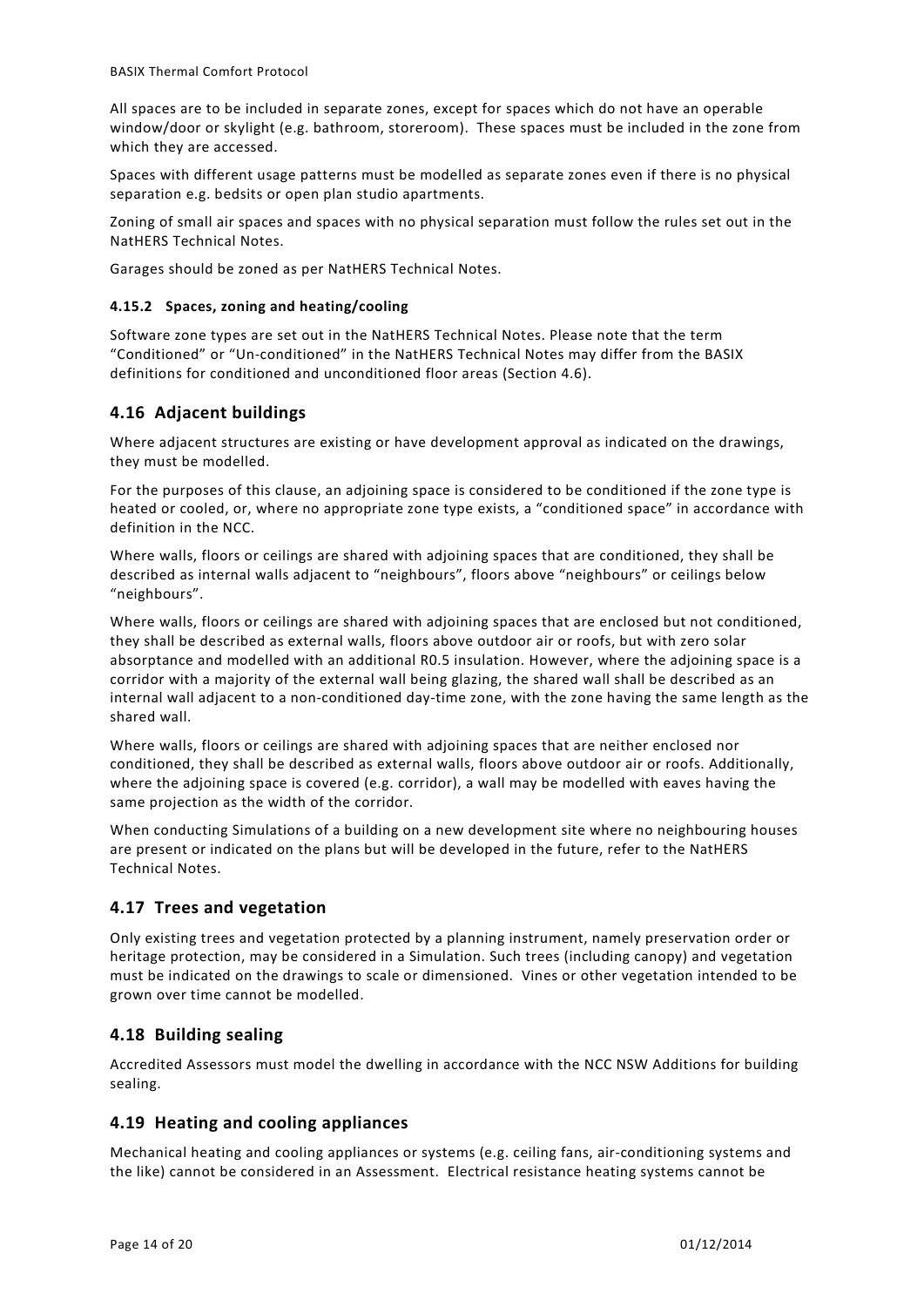considered in an Assessment. Systems that form part of the building fabric and provide some heating and cooling benefit (e.g. trombe walls and the like) may be considered through the process detailed in section 5.2 of this Protocol.

# <span id="page-14-0"></span>**4.20 National Construction Code Energy Efficiency requirements**

Accredited Assessors should note that BASIX Thermal Comfort (Simulation) does not replace all of the National Construction Code Part 3.12, Energy Efficiency.

Accredited Assessors must ensure that the simulated dwelling design allows for insulation to be installed in compliance with the National Construction Code Part 3.12.1.1.

Accredited Assessors must ensure that the simulated dwelling design allows requirements of the National Construction Code Part 3.12.5 for the design, location and insulation of services to be met.

### <span id="page-14-1"></span>**5 Limitations of Approved Software**

### <span id="page-14-2"></span>**5.1 General**

Accredited Assessors must conduct Assessments within any published limitations of the Approved Software used.

### <span id="page-14-3"></span>**5.2 Circumstances outside software limitations**

For dwellings, design strategies, construction systems or materials that are beyond the capabilities of the Approved Software, Accredited Assessors must seek the advice from the user support provided by the software provider, or experts nominated by the Accrediting Organisation. Accredited Assessors can apply for a BASIX Alternative Assessment that allows DP&E to consider the circumstances outside software limitations on an individual basis. A written advice from the user support provided by the software or experts nominated by the Accrediting Organisation must be provided with the application.

Please refer to the BASIX Help note (available on the BASIX website at [www.basix.nsw.gov.au\)](http://www.basix.nsw.gov.au/) for more information on the Alternative Assessment process.

### <span id="page-14-4"></span>**6 Documentation required for Assessments**

The Assessor Certificate must include the minimum reporting requirements for single and multidwellings set out in the NatHERS Technical Notes. Refer to the Definition section of this Protocol on what the Assessor Certificate comprises of.

Requirements in the box titled "Window selection" on the Assessor Certificate that shows the variation of star rating with SHGC values are not applicable to BASIX.

For Class 1a buildings on a single lot where individual certificate numbers of the buildings are available, a summary sheet issued from the same online generation system as the Assessor Certificate must be attached alongside the BASIX certificate. Amendment No. 2: 01 June 2015

Accredited Assessors must not issue an Assessor Certificate unless:

- The Assessor Certificate and the plans accompanying the DA or application for a CDC have been endorsed by the Accredited Assessor.
- The information on the Assessor Certificate is consistent with information on the drawings and/or specifications, and with the details of the DA or application for a CDC.

Only one Assessor Certificate per DA or CDC is to be issued. The information on zone types relating to each dwelling must be clearly identified in the records kept by the Accredited Assessor.

Completed Assessments must be accompanied with drawings and specifications, which define all features of the building that the Assessment was based on.

The information in Table 3 is required on drawings and/or specifications for the purpose of conducting thermal performance Simulations for the Thermal Comfort Index of BASIX.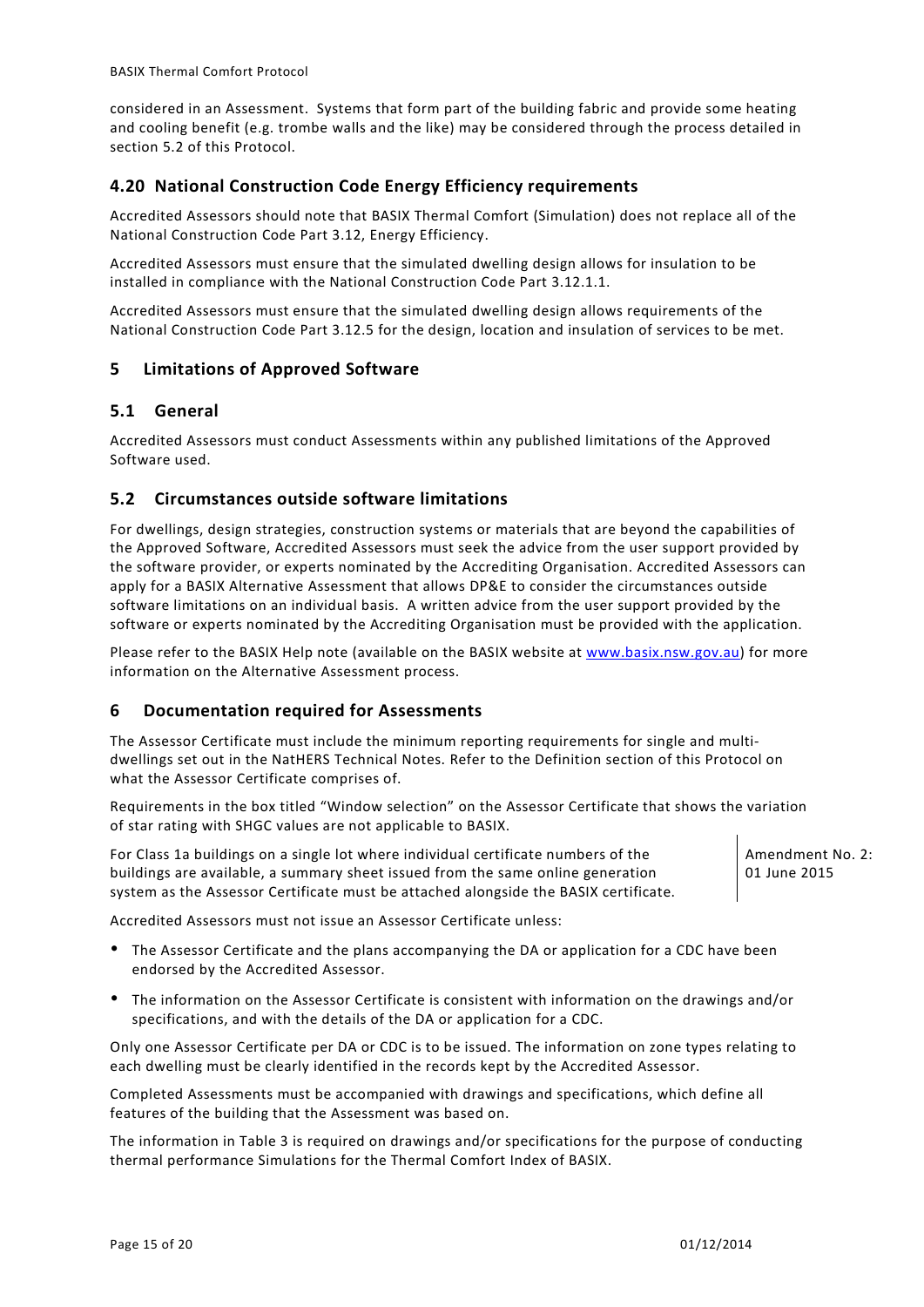Where the information in Table 3 is not provided on the drawings and/or specifications, the Assessor should make a written request to the client for the information. If no further information is received, the default values specified in this Protocol will be applied. If no default values are available from this Protocol, the worst case values specific to the location of the assessed building will be applied. Multiple simulations may be required to identify the worst case defaults.

| Element                                | Detail required on drawings and/or specifications                                                                                                                                                                                                              |
|----------------------------------------|----------------------------------------------------------------------------------------------------------------------------------------------------------------------------------------------------------------------------------------------------------------|
| General drawing quality                | a. Must be to scale.<br>b. Must clearly show intended construction with labels or industry<br>standard drawing conventions.                                                                                                                                    |
| Specification quality                  | Must clearly identify relevant material types and any relevant standards.                                                                                                                                                                                      |
| Project details                        | Yes                                                                                                                                                                                                                                                            |
| Orientation                            | a. True north.<br>b. Relationship of building to true north.                                                                                                                                                                                                   |
| Overshadowing                          | Location and height of forms which may be either part of the assessed<br>building or adjoining the assessed building. These may include:<br>a. existing buildings;<br>b. approved buildings;<br>c. fences and screens;<br>d. landforms;<br>e. protected trees. |
| Room identification                    | a. Names of rooms or spaces shown on drawings to identify use, e.g.<br>living, kitchen, bath, etc.<br>b. Connecting doors, openings, stair voids, etc.                                                                                                         |
| <b>Typical construction</b>            | May be indicated with industry standard                                                                                                                                                                                                                        |
| Unusual construction                   | Must be specifically detailed.                                                                                                                                                                                                                                 |
| <b>External walls</b>                  | a. Drawing to scale.<br>b. Material.<br>Insulation type, R-value and location.<br>d. Colour and/or solar absorptance where a specific colour is modelled.                                                                                                      |
| Internal walls                         | a. Drawing to scale.<br>b. Material.<br>c. Insulation type, R-value and location.                                                                                                                                                                              |
| Windows (and other<br>glazed elements) | a. Location and orientation.<br>b. Drawing to scale.<br>c. Shading.<br>d. Glass type (including films).<br>e. Frame material and type.<br>f. Type (e.g. sliding, double hung) or openable panes clearly drawn to<br>determine openable proportions.            |

g. NFRC Solar Heat Gain Coefficient (SHGC) and U-value of complete

| Table 3: Information required on drawings and specifications to conduct Simulations for the BASIX |  |
|---------------------------------------------------------------------------------------------------|--|
| <b>Thermal Comfort Index</b>                                                                      |  |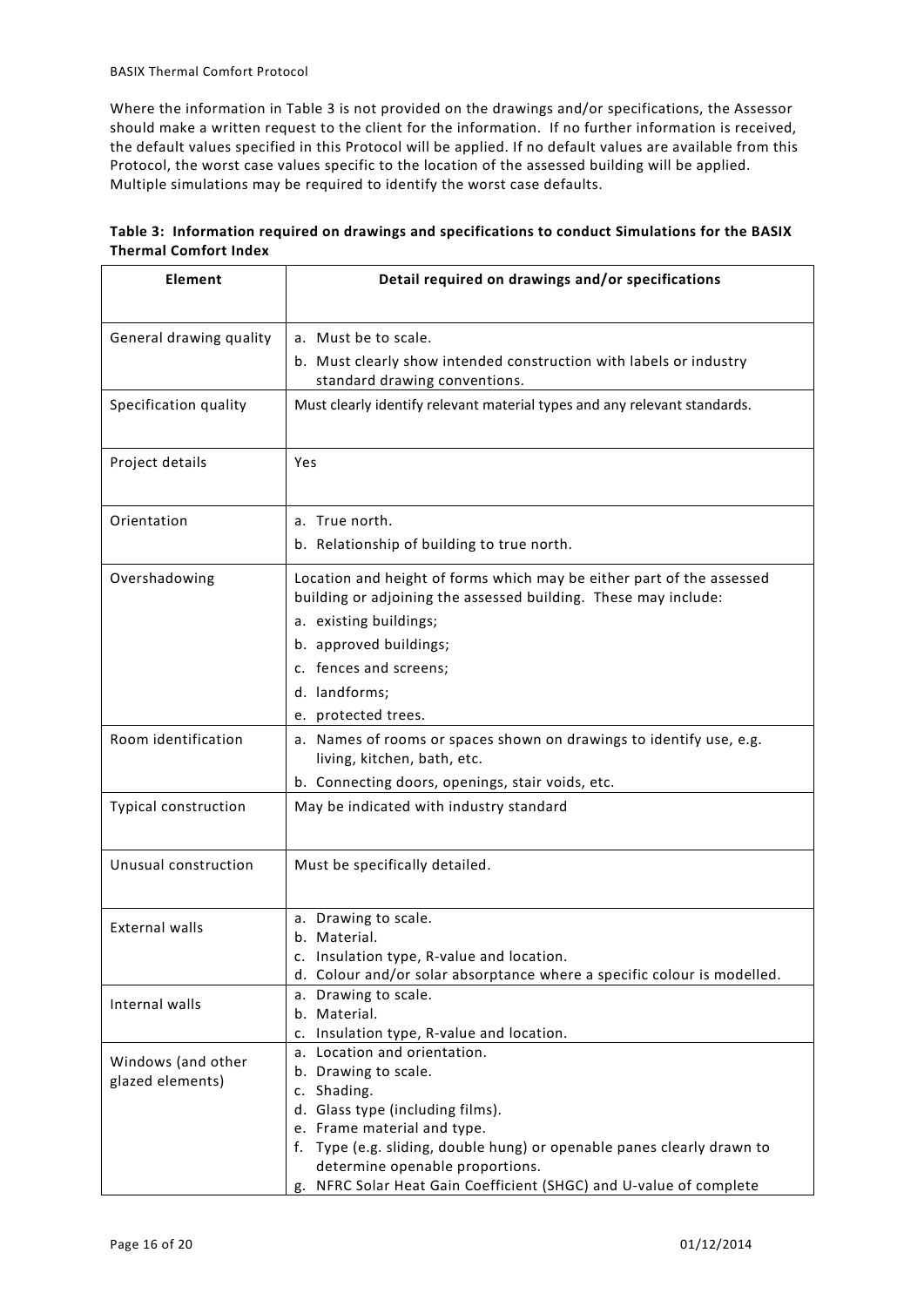| Element                                                                                                          | Detail required on drawings and/or specifications                                                                                                                                                                                                                                                                                                                                                                                                                                                                                                                    |  |  |  |  |
|------------------------------------------------------------------------------------------------------------------|----------------------------------------------------------------------------------------------------------------------------------------------------------------------------------------------------------------------------------------------------------------------------------------------------------------------------------------------------------------------------------------------------------------------------------------------------------------------------------------------------------------------------------------------------------------------|--|--|--|--|
|                                                                                                                  | glazing unit (glass and frame combined) - regardless of whether the<br>glass is single clear or not. These may be based on default values of<br>Approved Software.                                                                                                                                                                                                                                                                                                                                                                                                   |  |  |  |  |
| Window internal<br>covering                                                                                      | n/a                                                                                                                                                                                                                                                                                                                                                                                                                                                                                                                                                                  |  |  |  |  |
| Fixed or adjustable<br>external shading (eaves,<br>pergolas, verandahs,<br>awnings, skylight<br>shading devices) | a. Location, type and dimensions shown on drawings.<br>b. Sufficient detail to enable sun blocking factor of all external shading<br>structures to be assessed.<br>c. A detail for pergolas including structure and any battens if they are to<br>be considered as a shading device.<br>d. Whether the device is fixed or adjustable.<br>e. Material properties such as shading coefficient for polycarbonate<br>sheeting or shading factor for sail cloth.                                                                                                          |  |  |  |  |
| Skylights, glazed roofs<br>and polycarbonate roofs<br>above an enclosed<br>space.                                | a. Location, type and dimensions shown on drawings.<br>b. Where constructed of moulded plastic - description of the construction.<br>c. Where glass is single clear - description of glass and frame.<br>d. NFRC Solar Heat Gain Coefficient (SHGC) and U-value of complete<br>glazing unit (glass and frame combined) - regardless of whether the<br>glass is single clear or not. These may be based on default values of<br>Approved Software.<br>e. Shaft type, insulation and length.<br>f. Sufficient information or detail to determine openable proportions. |  |  |  |  |
| Roof                                                                                                             | a. Pitch.<br>b. Ventilation openings (passive and mechanical)<br>c. Material.<br>d. Insulation type, location and thermal properties<br>e. Specific external colour or shade (light, medium or dark) and solar<br>absorptance.                                                                                                                                                                                                                                                                                                                                       |  |  |  |  |
| Ceilings                                                                                                         | a. Material.<br>Insulation type, location and thermal properties.<br>b. Ceiling penetrations                                                                                                                                                                                                                                                                                                                                                                                                                                                                         |  |  |  |  |
| Floors                                                                                                           | a. Material.<br>b. Covering (optional).<br>c. Insulation type, location and thermal properties<br>d. Sub-floor ventilation openings.                                                                                                                                                                                                                                                                                                                                                                                                                                 |  |  |  |  |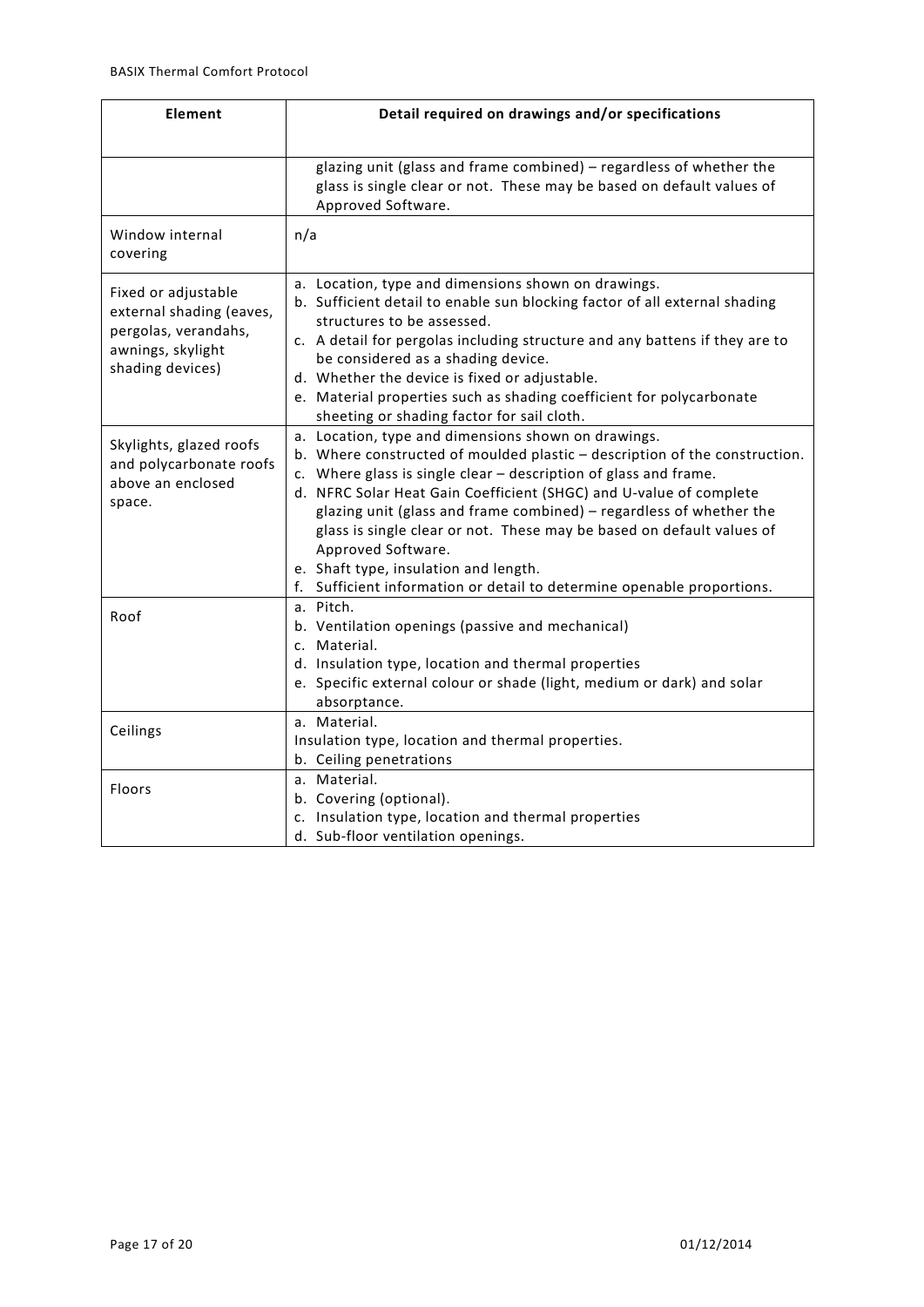#### **Appendix: Maximum Loads as at date of this Protocol**

Table A contains the maximum loads for single dwellings. These maximum loads are also used as the maximum average loads allowed in the BASIX multiunit tool. Table B contains the maximum individual loads for each dwelling in a multi dwelling development.

Notes:

- While zones 19 (Charleville), 50 (Oakey) and 66 (Ballarat) are available for selection in the Simulation method for the Thermal Comfort Index of BASIX, they are not primarily located in NSW. They are applicable to a number of postcodes near the NSW border. Maximum loads in these zones are the same as zones 9 (Amberley), 46 (Cobar) and 24 (Canberra) respectively.
- <span id="page-17-0"></span>• There is no floor type delineation for units. The mud brick values may be used for any dwelling with primarily (at least 50%) mud brick or rammed earth walls, regardless of the floor type.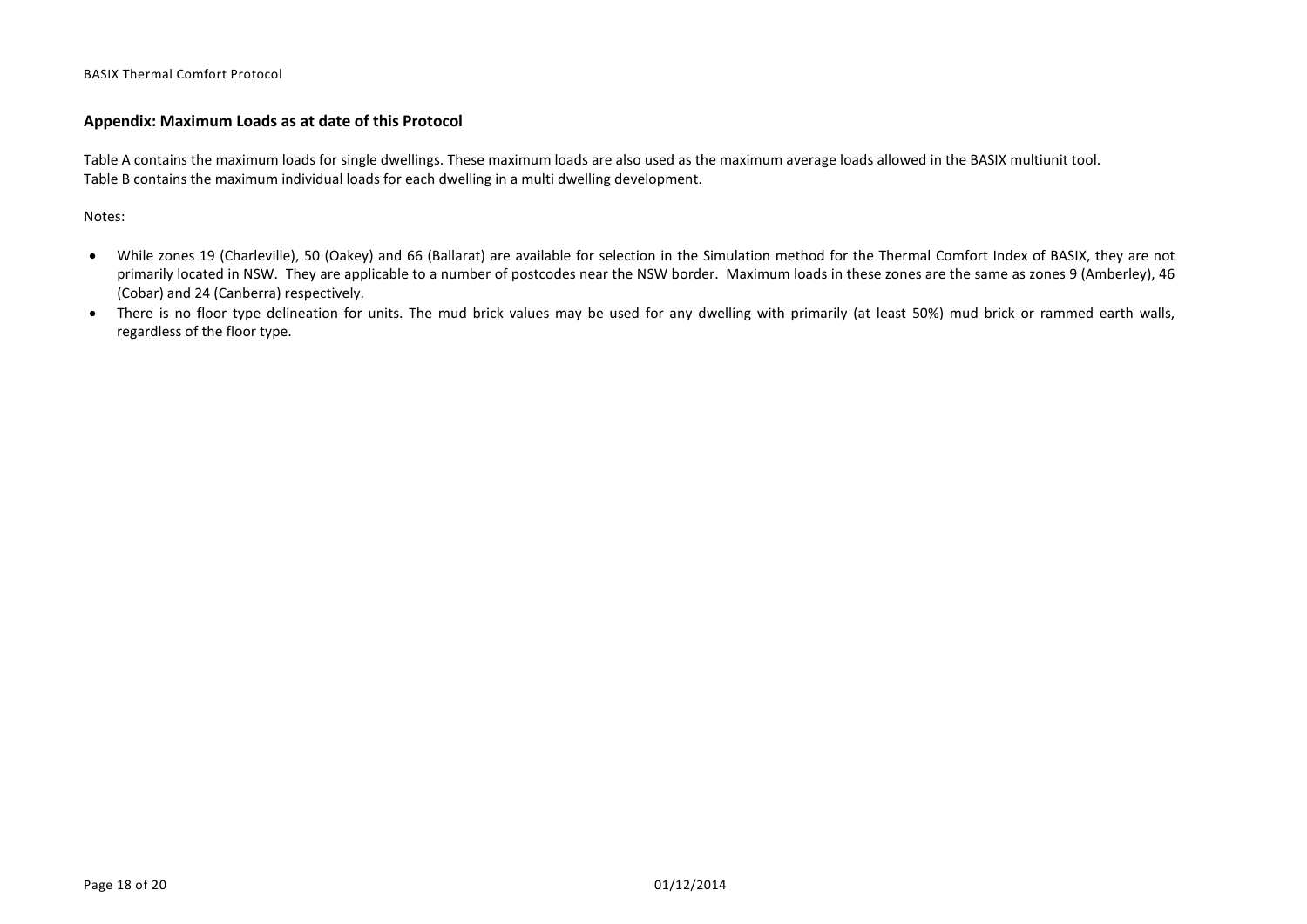#### **heating cooling zone Region Slab on ground Suspended Floor, enclosed subfloor Suspended Floor, open subfloor / mudbrick walls Unit Slab on ground Suspended Floor, enclosed subfloor Suspended Floor, open subfloor / mudbrick walls Unit** 8 || Moree || 68 || 75 || 80 || 68 || 87 || 96 || 103 || 87 9 |Amberley | 39.6 | 43.4 | 48.7 | 39.6 || 73.5 | 80.6 | 90.4 | 73.5 10 Byron 33.2 36.8 39.2 33.2 49.8 55.2 58.8 49.8 11 Coffs Harbour 37 41 47.5 37 37 41 47.5 37 14 Armidale 180 192 212.4 180 25 28 30 25 15 |Newcastle | 76 | 81 | 90 | 76 || 37 | 40 | 43 | 37 17 Sydney CBD 40 43 46 40 32 35 38 32 18 |Nowra | 105 | 112 | 118 | 105 || 30 | 33 | 37 | 30 19 Charleville 39.6 43.4 48.7 39.6 73.5 80.6 90.4 73.5 20 |Wagga | 150 | 165 | 177 | 150 **|** 50 | 55 | 59 | 50 24 |Canberra | 240 | 255 | 265 | 240 || 30 | 35 | 39 | 30 25 |Cabramurra | 580 | 638 | 684 | 580 || No-Max. | No-Max | No-Max | No-Max 27 Mildura 95 105 112 95 68 75 81 68 28 West Sydney 74 82 80 74 70 77 83 70 46 Cobar 60 66 71 60 76 84 90 76 48 Dubbo 100 110 118 100 50 55 59 50

50 |Oakey | 60 | 66 | 71 | 60 || 76 | 84 | 90 | 76 56 |East Sydney | 51 | 58 | 63 | 51 || 45 | 49 | 53 | 45 65 Orange 290 319 342 290 16 17.6 19 16 66 |Ballarat | 240 | 255 | 265 | 240 || 30 | 35 | 39 | 30 69 |Thredbo | 499 | 549 | 589 | 499 || No $\,$ Max | No $\,$ Max | No $\,$ Max | No $\,$ Max | No $\,$ Max | No $\,$ Max

#### **Table A: Maximum loads for single dwellings and average all dwellings in multi dwelling developments.**